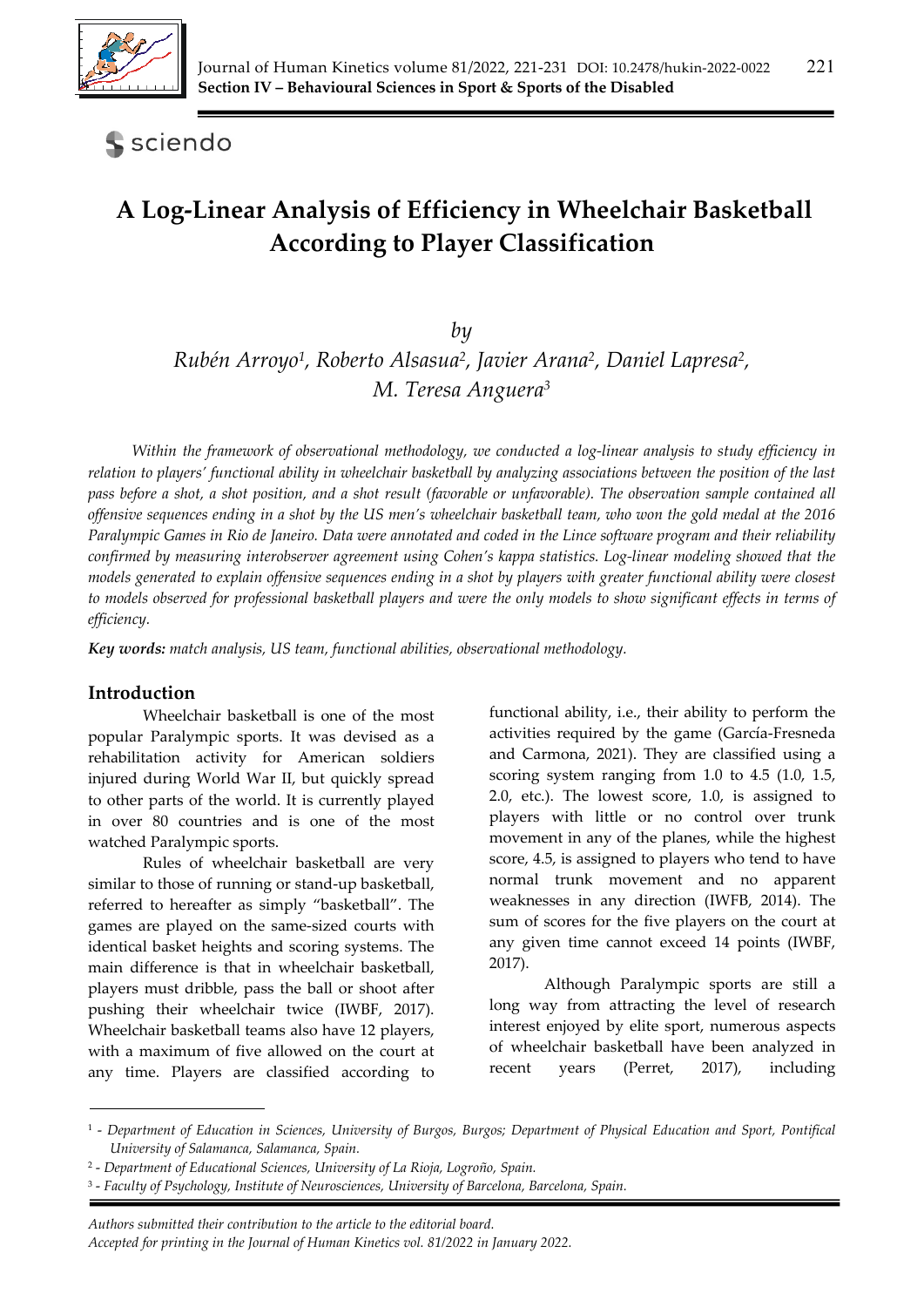biomechanics (Marjolaine et al., 2018), physiology (Marszałek et al., 2019), physiotherapy (Veeger et al., 2019), motor skills (de Witte et al., 2018), psychology (Qasim et al., 2019), and sociology (Molik et al., 2017).

Match analysis studies have also been conducted in wheelchair basketball (Francis et al., 2019a, 2019b; Gómez et al., 2014), and studies which have investigated the influence of functional ability on performance by male (Skučas et al., 2009) and female (Vanlandewijck et al., 2004) players have reported comparable performance levels between similar functional categories. They have also found that players in higher categories (players with fewer functional limitations) have a more instrumental role in the game.

Building on previous work, the aim of this study was to use log-linear analysis to analyze efficiency in wheelchair basketball according to players' functional ability from the perspective of three dimensions: position of the last pass before a shot, shot position, and shot result (favorable or unfavorable).

# **Methods**

Within the framework of an observational methodology study (Anguera, 1979; Anguera et al., 2017), we applied a point, intrasessional, idiographic, multidimensional design (Anguera et al., 2011). The design was point (strictly speaking, focusing on one moment in time) because we studied performance of the gold medal winners (the US team) in men's wheelchair basketball throughout the different phases of the 2016 Rio de Janeiro Paralympic Games. In observational methodology, a point design is typically used to analyze single matches, but it was appropriate in this case as we analyzed all the matches played by the US team as a whole, synchronously. The follow-up was intrasessional, as we conducted a frame-by-frame analysis of all behaviors which occurred in offensive sequences of play ending in a shot by the US men's wheelchair basketball team. Finally, the design was idiographic because we only analyzed one team and multidimensional, because we studied different dimensions of proxemic behaviors (related to where on the court they occurred) and gestural behaviors (related to technical-tactical actions) contemplated in the observation instrument used.

#### *Participants*

We studied all offensive sequences of play which ended in a shot by the US men's wheelchair basketball team at the 2016 Paralympic Games in Rio de Janeiro. According to the official competition log, which records players' jersey numbers (which do not change during the competition) and functional category, there were two 1.0-point players (12 and 13), one 2.0-point player (42), three 2.5-point players (2, 16 and 20), one 3.0-point player (5), three 3.5-point players (4, 9, and 11), and two 4.5-point players (8 and 15).

The distribution of players' positions according to functional ability was similar to positions reported in other studies which have analyzed this association (de Witte et al., 2016; Vanlandewijck et al., 2004). Pérez (2012) additionally analyzed the influence of anthropometric profiles on the players' position. In brief, 1.0- and 1-5-point players play as guards, 2.0- and 2.5-point players play as forwards, and 4- 0- and 4.5-point players play as pivots. Considering that the main positions in wheelchair basketball coincide with those of basketball (de Witte et al., 2017), pivots mainly play under the basket and use a high seat, while forwards and, in particular, guards use a lower seat height to favor maneuverability and acceleration.

Footage of all the matches played by the US team during the 2016 Paralympics was obtained from the open International Paralympic Committee video channel (https://www.youtube.com/user/ParalympicSport TV). The details of the matches are summarized in Table 1. The study was approved by the research ethics committee at the University of La Rioja (file number 25238).

## *Observation instrument*

The observation instrument used was a version of that used by Alsasua et al. (2019) to analyze offensive sequences ending in a shot in professional and elite under-16 basketball which we adapted to include jersey numbers and players' classification (Table 2). The original version of the instrument was the SOBL-2 instrument designed by Fernández et al. (2009).

The observation instrument was loaded into the Lince software program (Gabin et al., 2012) for data annotation and coding. Data were annotated and coded by two observers, i.e., a main observer and a second observer who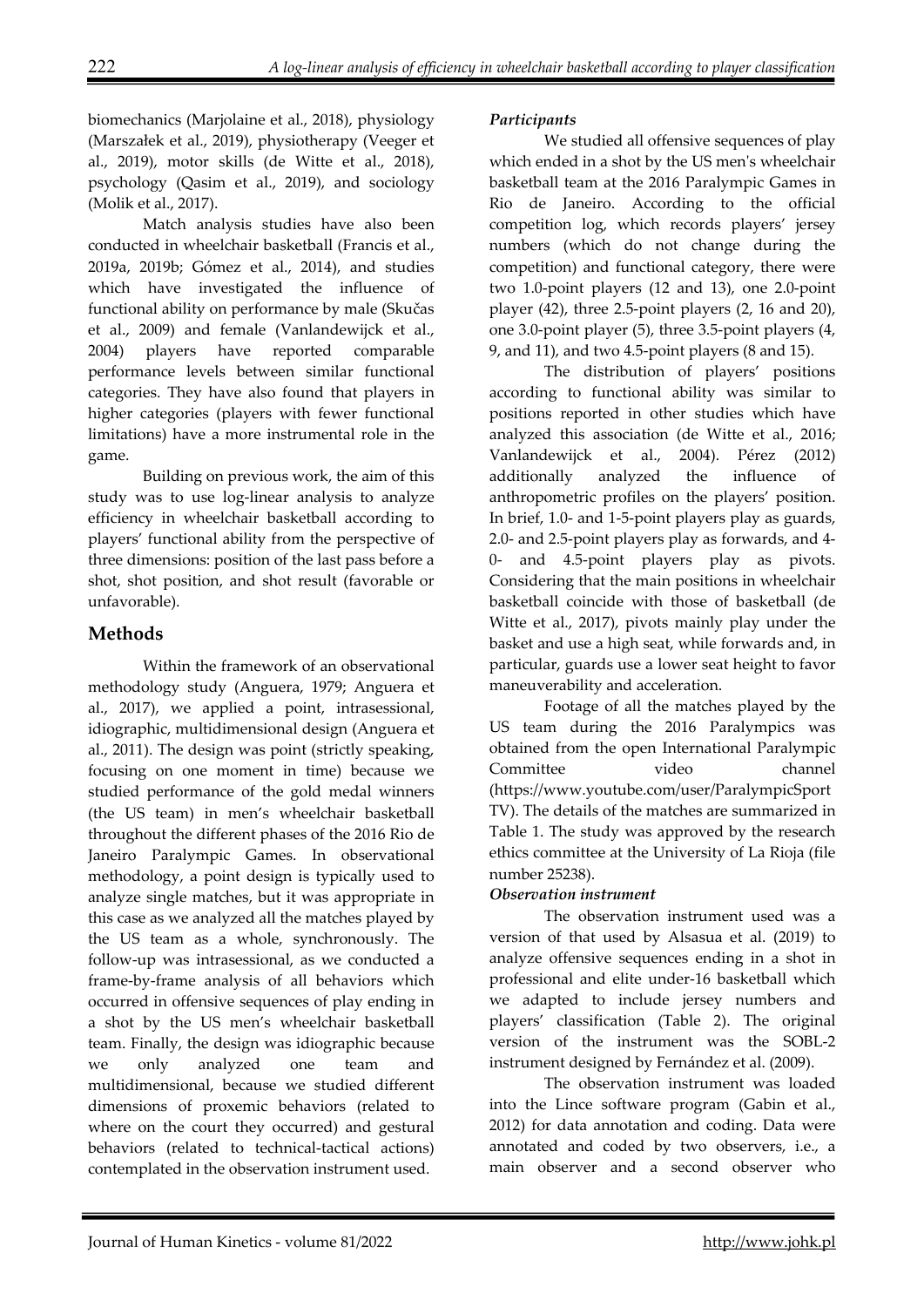completed 10% of the sequences for the data reliability study, duly trained using the method described by Anguera (2003). For all sequences analyzed, the observers made a note of when and where each action happened. The resulting data, taking into account that the observational design was multidimensional, were therefore concurrent, time-based type IV data (Bakeman, 1978).

#### *Data reliability*

Interobserver agreement was analyzed to check the reliability of the data used to conduct this study. Agreement was assessed by calculating Cohen's Kappa statistics for 10% of the sequences annotated for each match. This analysis was performed in Lince. The resulting statistics were all over 0.87, which according to the criteria of Landis and Koch (1977) indicates "almost perfect" interobserver agreement. The kappa statistics by match were 0.889 for Brazil-USA, 0.888 for USA-Germany, 0.910 for USA-Iran, 0.891 for Algeria-USA, 0.883 for USA-Great Britain, 0.877 for USA-Netherlands, 0.913 for Turkey-USA, and 0.936 for Spain-USA.

#### *Data analysis*

Log-linear analysis was used to investigate interactions between three dimensions: position of the last pass before a shot (last pass position), shot position, and shot result according to players' classification, which ranged from PC1.0 for players in the lowest functional category to PC4.5 for those in the highest functional category. The goal of log-linear analysis was to select the most parsimonious model capable of explaining the distribution of cell frequencies in a corresponding contingency table (López-Roldán and Fachelli, 2015). We built six hierarchical models: one for each of the functional categories in our sample.

The log-linear analysis was performed in three phases. In the first phase, the model that best fitted the data in each case was selected through hierarchical stepwise backward elimination of non-significant effects. In this hierarchical process, conducted in SPSS v. 22.0, models with higher-order parameters must necessarily include all lower-order parameters (López-Roldán and Fachelli, 2015). The second phase consisted of estimating the parameters for the six best-fit models selected in phase 1. The general log-linear analysis feature in SPSS v. 22.0 was used to quantify the magnitude of each effect in all the models. To this end, however, it is first necessary to create dummy codes in the program using a reference category for each dimension. In our case, the reference categories were the outer central corridor for the last pass position, paint for the shot position, and favorable outcome for the shot result. The resulting parameters were expressed as neperian logs, and as such, the exponential function (or anti-logarithm) of the estimated parameters were the equivalent of odds and odds ratios for the different categories in the dimensions. These logs quantified the magnitude of each of the effects. In the third phase, we interpreted the effects of all the significant parameters in each of the six models.

#### **Results**

Four of the models, corresponding to offensive sequences ending with a shot by a PC1.0, PC2.0, PC3.0, or PC4.5 player, were independent models, as no significant interactions between the dimensions were observed (López-Roldán and Fachelli, 2015). The only marginal effect in the PC1.0 and PC3.0 models was the shot position. The PC2.0 model showed a marginal effect for the last pass position and shot position, while the PC4.5 model showed a marginal effect for the last pass position, the shot position, and the shot result. The PC2.5 model was a partial independence model, as it featured a significant interaction between the last pass position and the shot position which was independent of the shot result. Finally, the PC3.5 model was a conditional independence model containing two sets of dimensions, i.e., the last pass position and the shot position and the shot position and the shot result, independently associated with the shot result and the last pass position, respectively.

Parameters estimated for each of the bestfit models in the second phase of the log-linear analysis are shown in Table 3. In addition to our explanation below of how to interpret the data in this table, we created two Figures which show our findings in a graphic format (Figures 1 and 2).

The  $\exp(\lambda)$  values in the fourth column of Table 3 provide the key to interpreting the results of the log-linear analysis. In brief, categories with a value higher than 1 were significantly more likely to occur than their corresponding reference category and the specific value indicates the likelihood of this happening. For example, the exp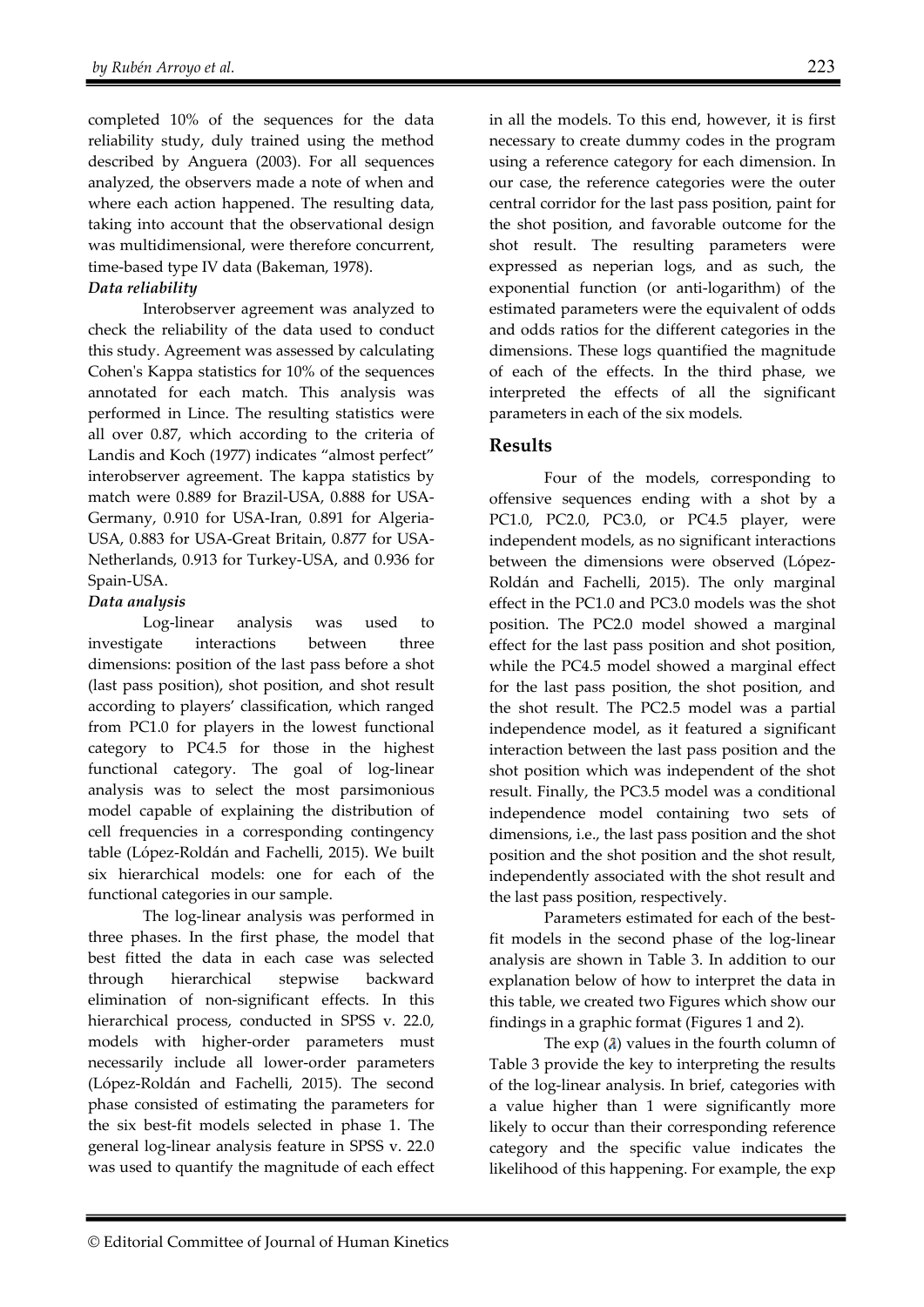$(\lambda)$  value of 7.001 in the second row means that a PC2.0 player was seven times more likely to take a shot after receiving a pass from the middle of the right corridor than from the outer central corridor. Values below 1, in turn, indicate decreased likelihood of a given category occurring compared with the reference category. Taking the example from the first row of Table 3, the  $\exp(A)$ value of 0.91 means that a PC1.0 player was 0.91 times less likely to shoot from the middle of the central corridor than from the paint. When interpreting results, it can help to use the inverse of  $\exp\left(\lambda\right)$  -1/exp  $(\lambda)$ - as this indicates the increased likelihood of the reference category occurring in relation to a given category. Taking the same example as before, the  $1$ /exp  $(\lambda)$  value for  $\exp(\lambda)$  0.091 is 11.001, which indicates that PC1.0 players were 11.001 times more likely to shoot from the paint than from the middle of the central corridor.

In the following section, we provide an interpretation of the first- and second-order effects of the significant parameters according to the functional ability of the player taking the shot.

As mentioned in the example above, PC1.0 players were less likely to take a shot from the middle of the central corridor than from the paint (1/exp  $(\lambda)$  = 11.001). See Figure 1a for a graphic representation.

Passes leading up to a shot by PC2.0 players were more likely to come from the middle of the right corridor (exp  $(\lambda)$  = 7.001), the paint (exp  $(\lambda) = 6.001$ ), or the middle of the central corridor (exp  $(\lambda)$  = 4.998) than from the outer central corridor (Figure 1b). In addition, shots by these players were less likely to be taken from the middle of the left corridor (1/exp  $(\lambda) = 3.999$ ) or the middle of the central corridor  $(1/\exp(\lambda))$  = 3.001) than from the paint (Figure 1c).

With regard to PC2.5 players, passes ending in a shot were more likely to come from the middle of the left corridor (exp  $(\lambda) = 3.001$ ) than from the outer central corridor (Figure 1d). We also observed significant second-order interactions between the last pass position and the shot position in this category, with players less likely to take a shot from the outer right corridor  $(1/\exp(\lambda) = 13.001)$  than from the paint after receiving a pass from the middle of the left corridor (Figure 2a). When the pass was made from the middle of the central corridor, by

contrast, there was greater likelihood of them shooting from the outer right corridor  $(1/exp)(\lambda) =$ 9.152) than from the paint (Figure 2b). Finally, passes from the paint were less likely to end in a shot from the outer right corridor  $(1/exp)(\lambda) =$ 11.078) than from the paint (Figure 2c).

PC3.0 players were less likely to shoot from the middle of the central corridor  $(1/exp(\lambda))$  = 3.999) than from the paint (Figure 1e).

Analyzing offensive sequences ending in a shot by PC3.5 players, we observed that shots were more likely to be preceded by a pass from the middle of the right (exp  $(\lambda) = 3.200$ ) or left corridor (exp  $(\lambda)$ =3.001) than by a pass from the outer central corridor. In terms of the shot position, PC3.5 players were less likely to shoot from the outer right corridor  $(1/\exp(\lambda) = 11.787)$ or the outer central corridor (1/exp  $(\lambda)$ =9.826) than from the paint (Figure 1f). Finally, shots by these players were more likely to have a favorable than an unfavorable result  $(1/\exp(\lambda) = 3.666)$ . We also observed two significant second-order interactions in the PC3.5 model: one between the last pass position and the shot position and another between the shot position and the shot result. In the first case, passes from the middle of the left corridor were less likely to end in a shot from this area of the court  $(1/\exp(1) = 14.999)$  than from the paint (Figure 2d). In the second case, shots were more likely to have an unfavorable result when taken from the outer left corridor  $(1/\exp(\lambda) = 18.338)$ , the outer right corridor  $(1/\exp(\lambda))$  $(\lambda)$  = 7.330), and the outer central corridor (1/exp)  $(\lambda)$  = 5.501) than from the paint. The same was observed for shots taken from the middle of the left (1/exp  $(\lambda) = 4.683$ ) and right (1/exp  $(\lambda) = 3.666$ ) corridors.

Finally, in PC4.5 players, who had the fewest movement restrictions, passes leading up to a shot were more likely to come from the middle of the right corridor (exp  $(\lambda) = 3.168$ ) than from the outer central corridor (Figure 1h). In addition, these players were less likely to shoot from the middle of the central corridor  $(1/\exp(\lambda))$  = 62.992), the outer right corridor  $(1/exp (a) =$ 31.500), the outer central corridor  $(1/\exp(1)) =$ 21.010), the middle of the right corridor  $(1/\exp(\lambda))$ = 15.753), and the middle of the left corridor  $(1/\exp(4) = 15.753)$  than from the paint (Figure 1i). Finally, as in the previous category, shots taken by PC4.5 players were more likely to have a favorable outcome  $(1/\exp(\lambda) = 1.655)$ .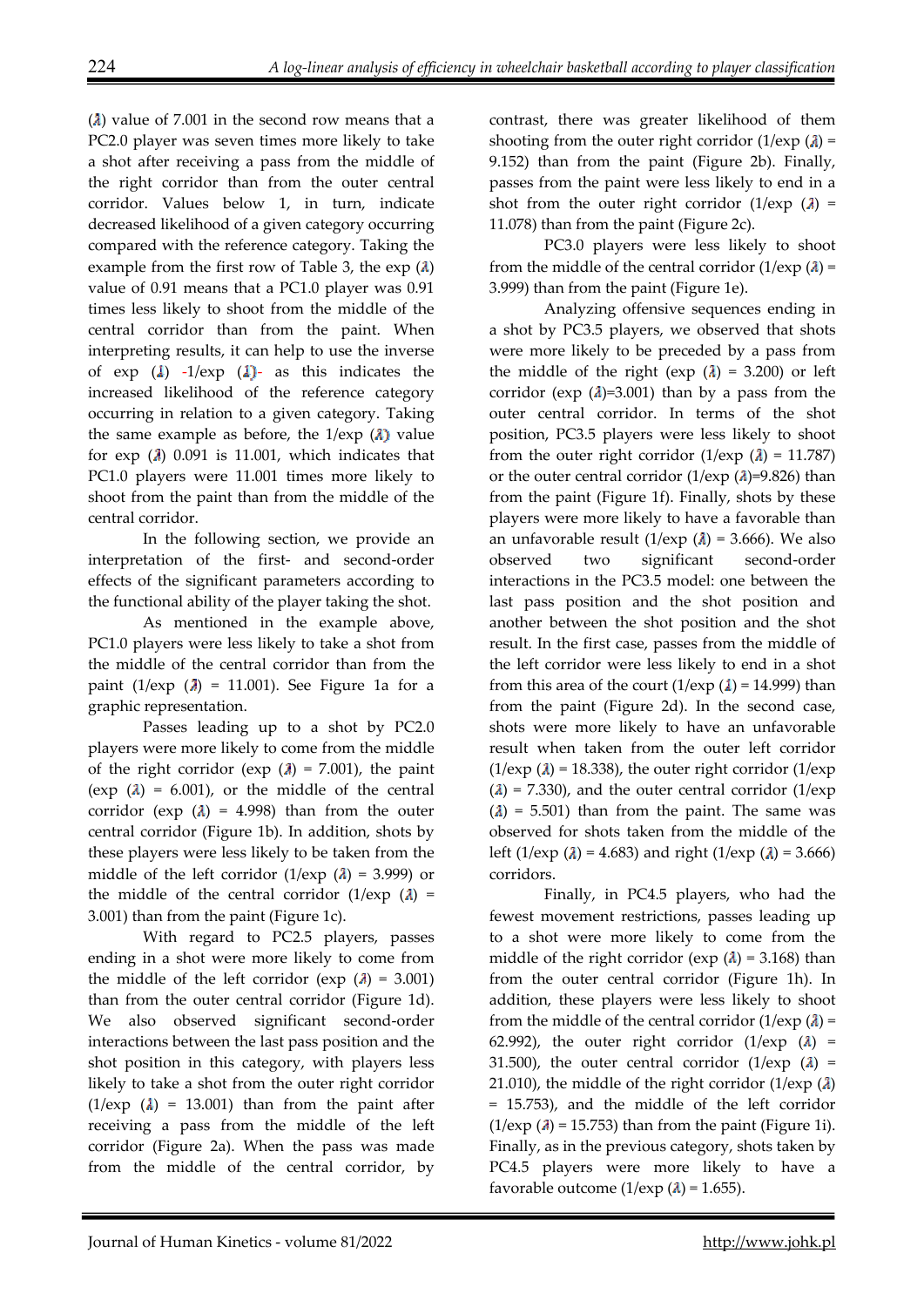|                          | Date       | Matches played by the US wheelchair basketball team at the 2016 Rio de Janeiro Paralympic Games.<br>Phase | Match                                                                                         | Mean ± SD Player                                                                                                                                                                                           | Final                                            |  |  |  |  |  |
|--------------------------|------------|-----------------------------------------------------------------------------------------------------------|-----------------------------------------------------------------------------------------------|------------------------------------------------------------------------------------------------------------------------------------------------------------------------------------------------------------|--------------------------------------------------|--|--|--|--|--|
|                          |            |                                                                                                           |                                                                                               | Classification                                                                                                                                                                                             | <b>Score</b>                                     |  |  |  |  |  |
| 08/09/2016               |            | Group B                                                                                                   | Brazil-USA                                                                                    | $2.8 \pm 1.3$                                                                                                                                                                                              | $38 - 75$                                        |  |  |  |  |  |
|                          | 09/09/2016 | Group B                                                                                                   | USA-Germany<br>USA-Iran<br>Algeria-USA<br><b>USA-Great</b><br><b>Britain</b>                  | $2.7 \pm 1.3$                                                                                                                                                                                              | $77 - 52$<br>$93 - 44$<br>$24 - 92$<br>$65 - 48$ |  |  |  |  |  |
|                          | 10/09/2016 | Group B                                                                                                   |                                                                                               | $2.7 \pm 1.3$                                                                                                                                                                                              |                                                  |  |  |  |  |  |
|                          | 11/09/2016 | Group B                                                                                                   |                                                                                               | $2.5 \pm 1.2$                                                                                                                                                                                              |                                                  |  |  |  |  |  |
|                          | 12/09/2016 | Group B                                                                                                   |                                                                                               | $2.9 \pm 1.1$                                                                                                                                                                                              |                                                  |  |  |  |  |  |
|                          | 14/09/2016 | Quarter-<br>final                                                                                         | USA-<br>Netherlands                                                                           | $2.9 \pm 1.2$                                                                                                                                                                                              | 70 - 37                                          |  |  |  |  |  |
|                          | 15/09/2016 | Semi-final                                                                                                | Turkey-USA                                                                                    | $2.7 \pm 1.2$                                                                                                                                                                                              | $54 - 74$                                        |  |  |  |  |  |
|                          | 17/09/2016 | Final                                                                                                     | Spain-USA                                                                                     | $2.7 \pm 1.0$                                                                                                                                                                                              | $52 - 68$                                        |  |  |  |  |  |
|                          |            |                                                                                                           | corridor (OR); Middle of the central corridor (MC);<br>Outer central corridor (OC); Paint (P) | ΜL<br>OL                                                                                                                                                                                                   | ΜR<br>МC<br>ΟR<br>ОС                             |  |  |  |  |  |
| Action                   |            |                                                                                                           |                                                                                               | Ball recovery (BR); Defensive rebound (DR); Offensive rebound (OR); Penultimate pass (P1);<br>Penultimate reception (R1); Last pass (P2); Last reception (R2); New possession (NP); Shot (Sh)              |                                                  |  |  |  |  |  |
|                          |            |                                                                                                           |                                                                                               | Favorable: Basket (Mk); Foul received (FR); Basket and foul (A1). Unfavorable: Missed basket                                                                                                               |                                                  |  |  |  |  |  |
| Completion<br>sequence   | οf         |                                                                                                           | (Ms); Offensive foul/violation (Vi); Block (Bl)                                               | Ball in play (BP); Offensive sideline throw-in (OST); Offensive baseline throw-in (OBT); Opening<br>tip-off (OT); Defensive baseline throw-in (DBT); Defensive sideline throw-in (DST); Free throw<br>(FT) |                                                  |  |  |  |  |  |
| Initiation<br>sequence   | οf         |                                                                                                           |                                                                                               |                                                                                                                                                                                                            |                                                  |  |  |  |  |  |
| Player<br>classification |            |                                                                                                           |                                                                                               | 1.0-point player (PC10); 1.5-point player (PC15); 2.0-point player (PC20); 2.5-point player (PC25);<br>3.0-point player (PC30); 3.5-point player (PC35); 4.0-point player (PC40); 4.5-point player (PC45)  |                                                  |  |  |  |  |  |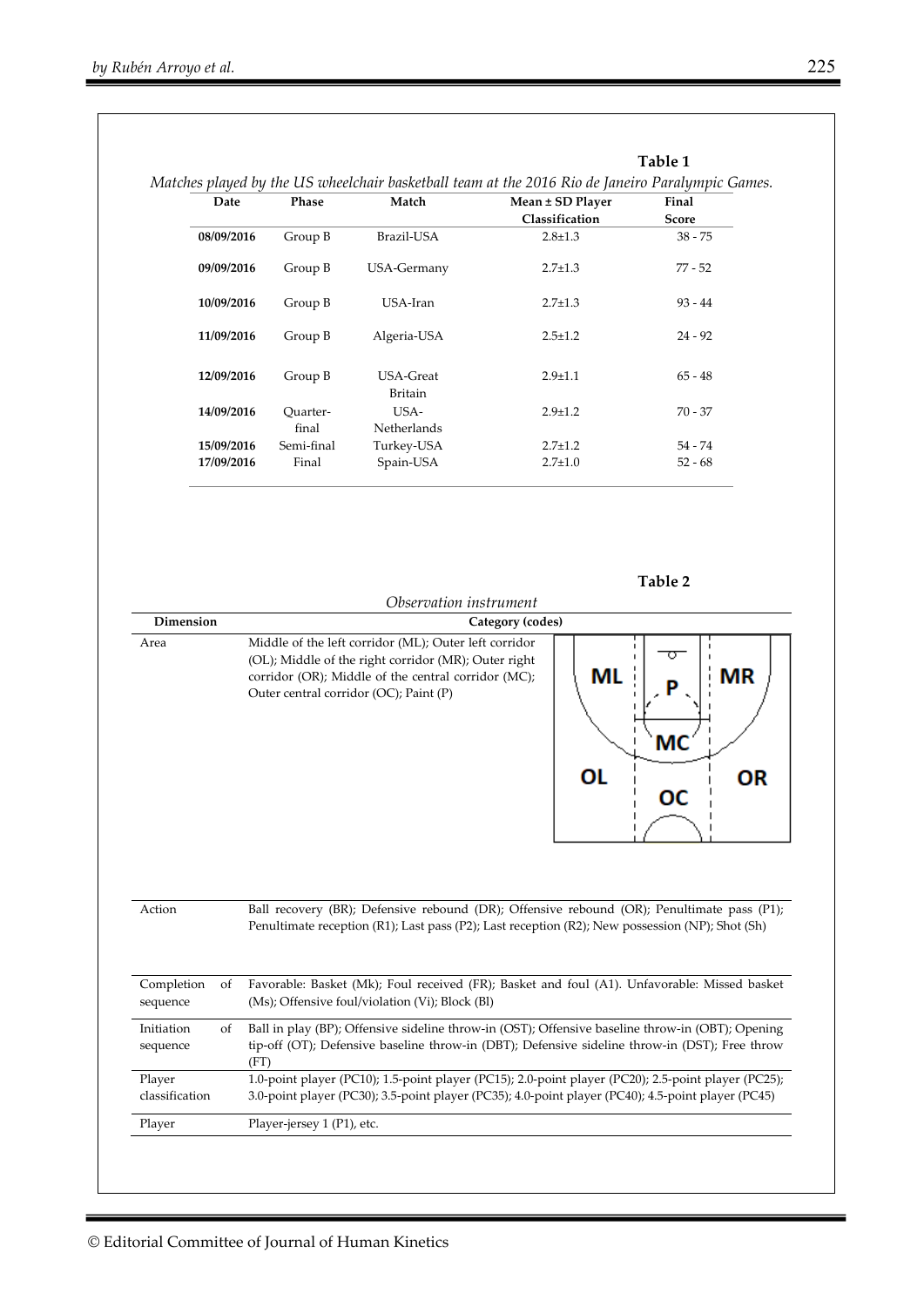| Estimation of significant parameters in the best-fit model for each functional category.       |                      |                  | Table 3         |                      |
|------------------------------------------------------------------------------------------------|----------------------|------------------|-----------------|----------------------|
| Parameter (variable/category) by player classification<br>(PC)                                 | Estimate $(\lambda)$ | $\boldsymbol{p}$ | $\exp(\lambda)$ | $1$ /exp $(\lambda)$ |
| PC1.0                                                                                          |                      |                  |                 |                      |
| Shot from the middle of the central corridor                                                   | $-2.398$             | .022             | 0.091           | 11.001               |
| PC2.0                                                                                          |                      |                  |                 |                      |
| Last pass from the middle of the right corridor                                                | 1.946                | .010             | 7.001           | 0.143                |
| Last pass from the middle of the central corridor                                              | 1.609                | .038             | 4.998           | 0.200                |
| Last pass from the paint                                                                       | 1.792                | .019             | 6.001           | 0.167                |
| Shot from the middle of the left corridor                                                      | $-1.386$             | .002             | 0.250           | 3.999                |
| Shot from the middle of the central corridor                                                   | $-1.099$             | .007             | 0.333           | 3.001                |
| PC2.5<br>Last pass from the middle of the left corridor                                        | 1.099                | .044             | 3.001           | 0.333                |
| Last pass from the middle of the left corridor * shot<br>from the outer right corridor         | $-2.565$             | .015             | 0.077           | 13.001               |
| Last pass from the middle of the central corridor *<br>shot from the outer right corridor      | $-2.214$             | .039             | 0.109           | 9.152                |
| Last pass from the paint * shot from the outer right<br>corridor                               | $-2.405$             | .024             | 0.090           | 11.078               |
| PC3.0                                                                                          |                      |                  |                 |                      |
| Shot from the middle of the central corridor                                                   | $-1.386$             | .013             | 0.250           | 3.999                |
| PC3.5                                                                                          |                      |                  |                 |                      |
| Last pass from the middle of the right corridor                                                | 1.163                | .023             | 3.200           | 0.313                |
| Last pass from the middle of the left corridor                                                 | 1.099                | .033             | 3.001           | 0.333                |
| Shot from the outer right corridor                                                             | $-2.467$             | .047             | 0.085           | 11.787               |
| Shot from the outer central corridor                                                           | $-2.285$             | .045             | 0.102           | 9.826                |
| Unfavorable shot result                                                                        | $-1.299$             | .000             | 0.273           | 3.666                |
| Last pass from the middle of the right corridor * shot<br>from the middle of the left corridor | $-2.708$             | .025             | 0.067           | 14.999               |
| Shot from the outer right corridor * unfavorable shot<br>result                                | 1.992                | .029             | 7.330           | 0.136                |
| Shot from the middle of the right corridor *<br>unfavorable shot result                        | 1.299                | .005             | 3.666           | 0.273                |
| Shot from the outer left corridor * unfavorable shot<br>result                                 | 2.909                | .010             | 18.338          | 0.055                |
| Shot from the middle of the left corridor * unfavorable<br>shot result                         | 1.544                | .000             | 4.683           | 0.214                |
| Shot from the outer central corridor * unfavorable<br>shot result                              | 1.705                | .005             | 5.501           | 0.182                |
| PC4.5                                                                                          |                      |                  |                 |                      |
| Last pass from the middle of the right corridor                                                | 1.153                | .014             | 3.168           | 0.316                |
| Shot from the outer right corridor                                                             | $-3.450$             | .000             | 0.032           | 31.500               |
| Shot from the middle of the right corridor                                                     | $-2.757$             | .000             | 0.063           | 15.753               |
| Shot from the middle of the left corridor                                                      | $-2.757$             | .000             | 0.063           | 15.753               |
| Shot from the outer central corridor                                                           | $-3.045$             | .000             | 0.048           | 21.010               |
| Shot from the middle of the central corridor                                                   | -4.143               | .000             | 0.016           | 62.992               |
| Unfavorable shot result                                                                        | $-.504$              | .032             | 0.604           | 1.655                |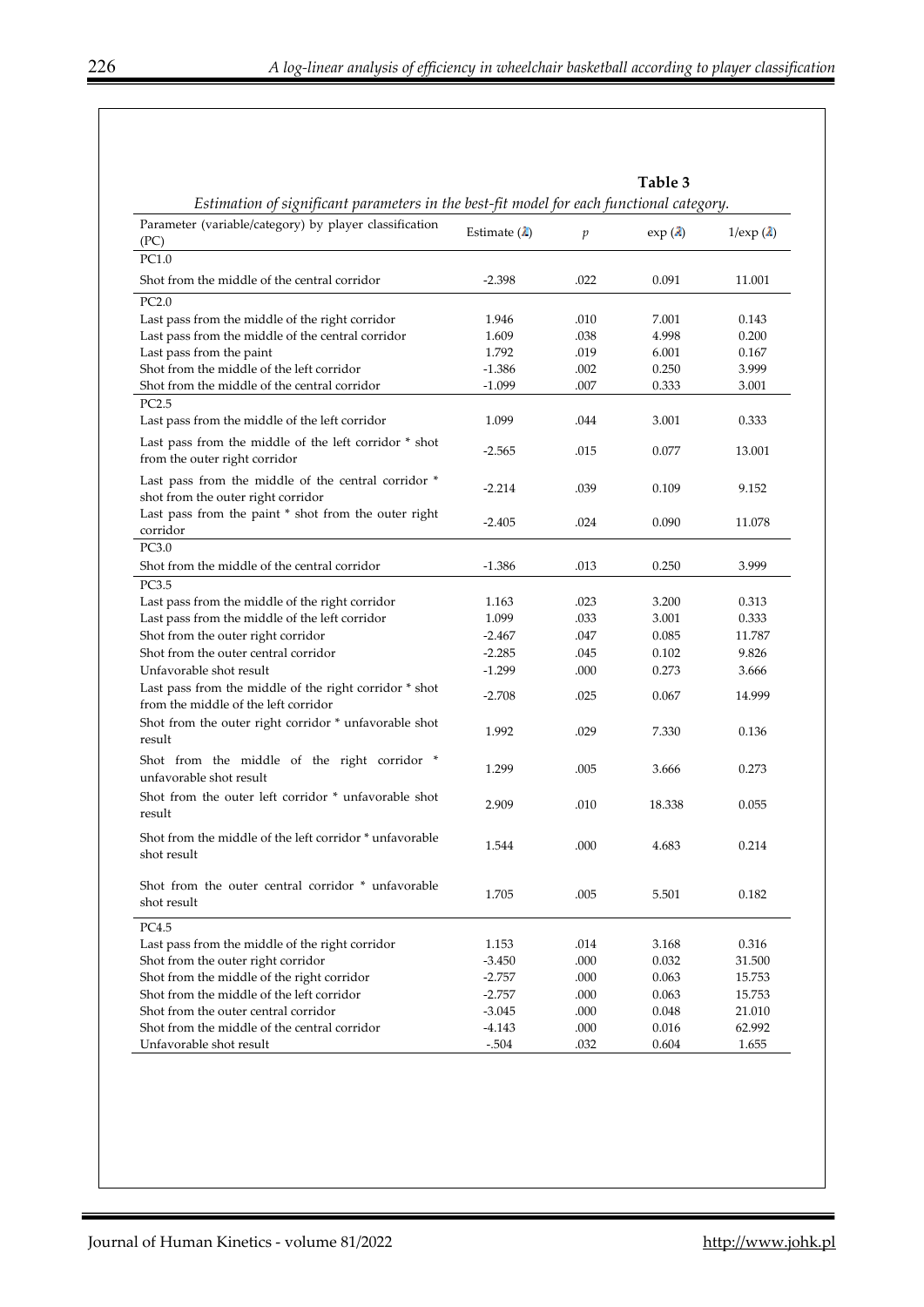



*Graphic representation of second-order effects showing likely shot positions according to the last pass position and player classification (PC).*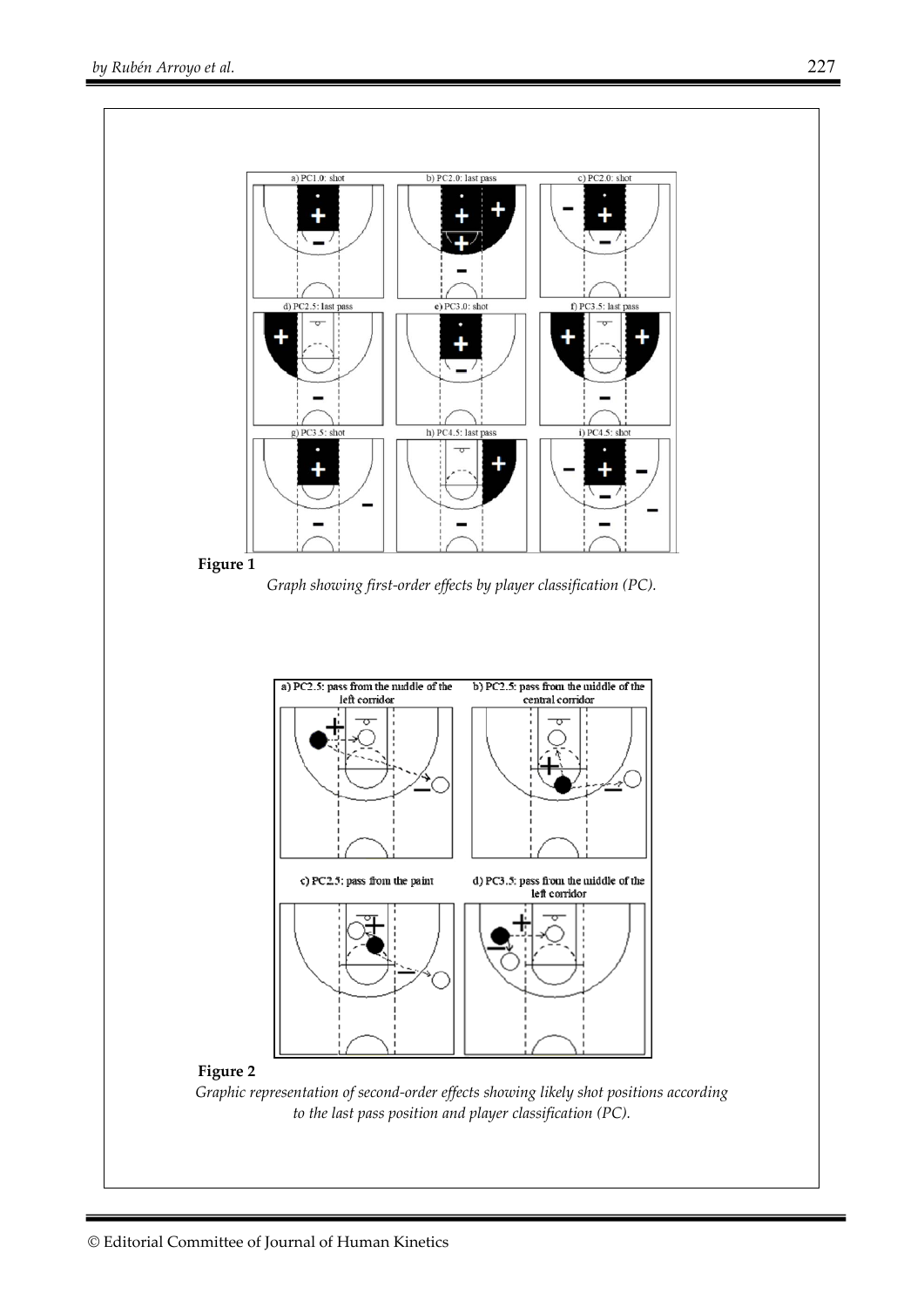# **Discussion**

The observation instrument used in this study of offensive sequences ending in a shot by the US men's wheelchair basketball team at the 2016 Paralympic Games in Rio de Janeiro has been previously used to analyze offensive sequences and efficiency in both professional (Alsasua et al., 2019; Fernández et al., 2009) and grassroots basketball (Alsasua et al., 2018). We adapted the instrument to account for functional ability, as this has been found to be a determinant of performance in wheelchair basketball (Gómez et al., 2014; Vanlandewijck et al., 2004).

Our study shows the potential offered by log-linear analysis in the field of observational methodology (Anguera, 1979; Anguera et al., 2017). Log-linear analysis permits investigation of higher-order interactions between dimensions which generate categorical data. It is therefore suitable for investigating interactions between three or more dimensions using multidimensional contingency tables (Eom and Schutz, 1992).

Examination of significant first-order effects in our study (Figures 1 and 2) showed that passes leading up to a shot were more likely to be made from middle areas (middle of the right corridor in PC4.5 players, middle of the left corridor in PC2.5 players, middle of the right and left corridors in the PC3.5 players, and middle of the right and central corridors in PC2.0 players than from the outer central corridor. This observation contrasts with findings from professional basketball showing that passes ending in a shot are significantly more likely to be made from outer areas of the court (Marmarinos et al., 2015). We also observed that shots by PC2.0 players were more likely to be preceded by a pass from the paint than from the outer central corridor. This result is consistent with the findings of Alsasua et al. (2019), who, using the same methodology and observation instrument as the Authors of this study to analyze efficiency in professional basketball, found that the paint was the only part of the court from which a pass ending in a shot was more likely than a pass from the outer right corridor.

Our analysis of marginal and first-order interactions also showed that for PC1.0 and PC3.0 players, the only place from where a shot was less likely than from the paint was the middle of the central corridor. Considering PC2.0 players, shots

from the middle of the central corridor and the middle of the left corridor were also less likely than shots from the paint. These observations are consistent with findings showing that professional basketball players are less likely to shoot from middle areas of the court than from other areas (Alsasua et al., 2019). We also observed that PC3.5 players were less likely to shoot from the outer right corridor and the outer central corridor than from the paint. Again, this observation coincides with findings from a study of shots taken after direct blocks in professional basketball (Nunes et al., 2015). The results observed for players of the highest functional category (PC4.5 players) were most similar to those reported by Alsasua et al. (2019) in their loglinear analysis of professional basketball. Overall, players were more likely to take a shot from the paint than from any other area of the court except the outer left corridor in wheelchair basketball and the outer right corridor in professional basketball.

The final observation in our analysis of first-order effects was that shots were more likely to have a favorable result when taken by PC3.5 or PC4.5 players. In addition, the efficiency of these shots was similar to that reported for professional basketball players (Alsasua et al., 2019; Fernández et al., 2009).

Our analysis of second-order interactions for PC2.5 players showed that passes from the middle of the left corridor were less likely to end in a shot from the outer right corridor than from the paint. This observation is also consistent with reports by Alsasua et al. (2009) who showed that professional players located in the outer right corridor were less likely to shoot when passed the ball from the outer left corridor or the middle of the right corridor. We observed that PC3.5 players in the middle of the left corridor were significantly less likely to shoot following a pass from a player in the same area than from a player in the paint. Both of these observations are consistent with previous findings showing that short distances between passers and shooters have a negative effect on shot efficiency (Ortega and Gómez, 2009).

We also observed that following a pass from the middle central corridor, PC2.5 players were less likely to shoot from the outer right corridor than from the paint, supporting findings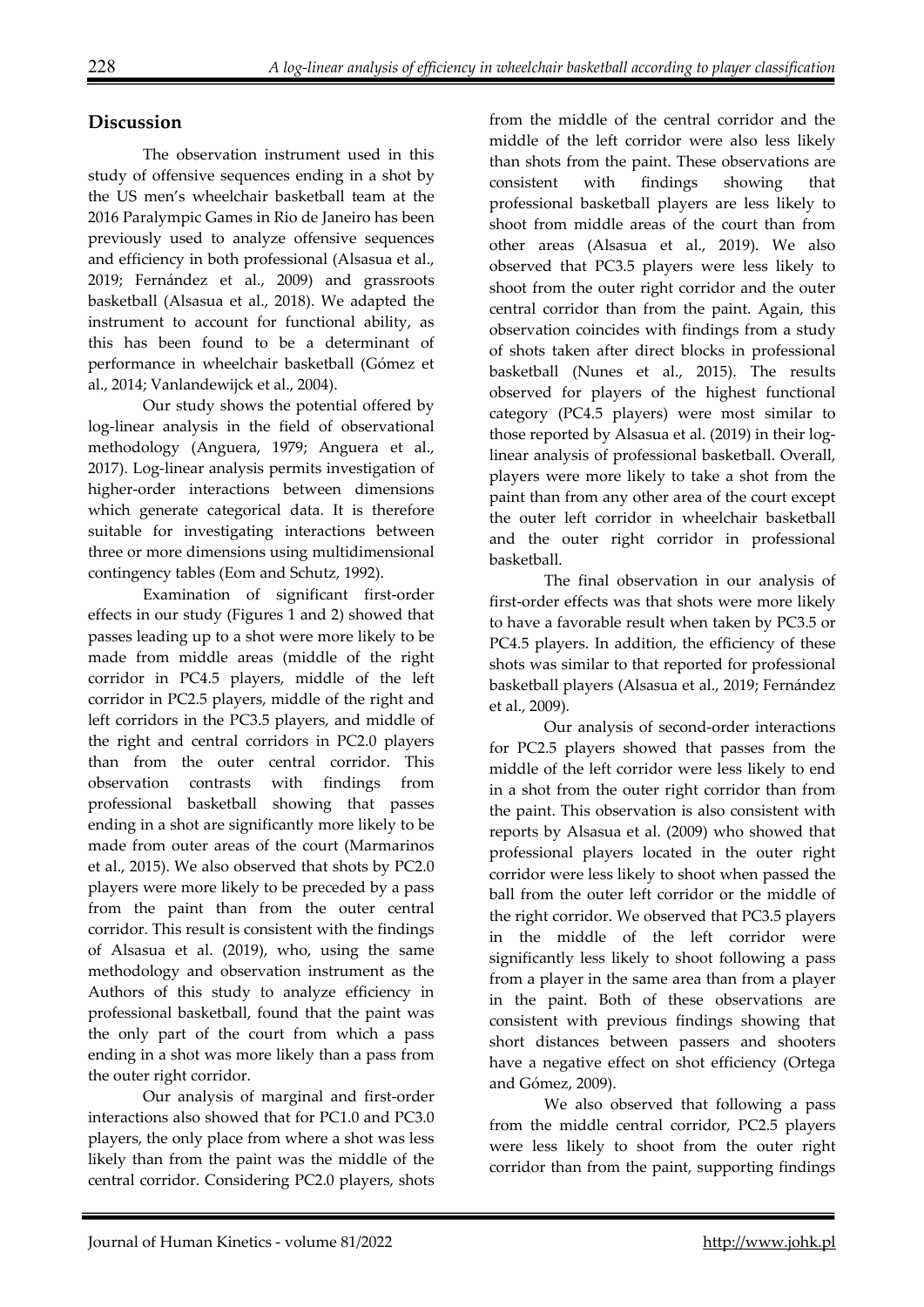from professional basketball showing that passes ending in a shot are not typically made from the middle of the central corridor (Fernández et al., 2009). Passes from the paint were also significantly less likely to end in a shot from the outer central corridor than from the paint in the PC2.5 category. Alsasua et al. (2019) reported similar findings for professional basketball, and Serna et al. (2017) found that passes from one player to another in the paint following a direct block were more likely to end in an effective shot.

When analyzing the outcomes of shots taken by PC3.5 players, we observed that shots taken from any area of the court except the middle central corridor were less likely to have a favorable outcome than shots taken from the paint. Again, this finding was reported by Alsasua et al. (2019) in their log-linear analysis of professional basketball.

In conclusion, of all the models analyzed, only PC2.5 and PC3.5 models showed first-order effects, i.e., interactions between the last pass position, the shot position, and the shot result. The statistically significant results obtained, which largely corresponded to first-order effects, support previous findings showing that wheelchair basketball players with fewer movement restrictions have a more instrumental role in the game (Skučas et al., 2009; Vanlandewijck et al., 2004). In addition, the results observed for offensive sequences ending in a shot by PC3.5 and PC4.5 players are closest to those reported by Alsasua et al. (2019) in a similar study of professional basketball players. The corresponding models were also the only models to show significant effects in efficiency, again coinciding with findings for professional basketball (Fernández et al., 2009). This observation indicates a need to further investigate the association between running and wheelchair basketball.

## **Acknowledgements**

The authors gratefully acknowledge the support of a Spanish government subproject *Integration ways between qualitative and quantitative data, multiple case development, and synthesis review as main axis for an innovative future in physical activity and sports research* [PGC2018-098742-B-C31] (2019-2021) (Ministerio de Ciencia, Innovación y Universidades / Agencia Estatal de Investigación / Fondo Europeo de Desarrollo Regional), that is part of the coordinated project *New approach of research in physical activity and sport from mixed methods perspective* (NARPAS\_MM) [SPGC201800X098742CV0]. In addition, authors thank for the support of the Generalitat de Catalunya Research Group, GRUP DE RECERCA I INNOVACIÓ EN DISSENYS (GRID). *Tecnología i aplicació multimedia i digital als dissenys observacionals* [Grant number 2017 SGR 1405]. Also, this study was funded by grants from the University of La Rioja-Santander Bank.

#### **References**

- Alsasua, R., Lapresa, D., Arana, J., Anguera, M.T., & Garzón, B. (2018). Successful and unsuccessful offensive sequences ending in a shot in professional and elite under-16 basketball. *Journal of Human Kinetics, 64*(1), 147-159. https://doi.org/10.1515/hukin-2017-0191
- Alsasua, R., Lapresa, D., Arana, J., & Anguera, M.T. (2019). A log-linear analysis of efficiency in elite basketball applied to observational methodology. *International Journal of Sports Science & Coaching*, 1-9. https://doi.org/10.1177/1747954119837819
- Anguera, M.T. (1979). Observational Typology. *Quality & Quantity. European-American Journal of Methodology*, 13(6), 449-484.
- Anguera, M. T. (2003). La observación [The observation]. In C. Moreno Rosset (Ed.), *Evaluación psicológica. Concepto, proceso y aplicación en las áreas del desarrollo y de la inteligencia* (pp. 271-308). Madrid: Sanz y Torres.
- Anguera, M.T., Blanco-Villaseñor, A., Hernández-Mendo, A., & Losada, J.L. (2011). Diseños observacionales: ajuste y aplicación en psicología del deporte [Observational Designs: Their Suitability and Application in Sports Psychology]. *Cuadernos de Psicología del Deporte, 11*(2), 63-76.
- Anguera, M. T., Camerino, O., Castañer, M., Sánchez-Algarra, P., & Onwuegbuzie, A. J. (2017). The specificity of observational studies in physical activity and sports sciences: moving forward in mixed methods research and proposals for achieving quantitative and qualitative symmetry. *Frontiers in*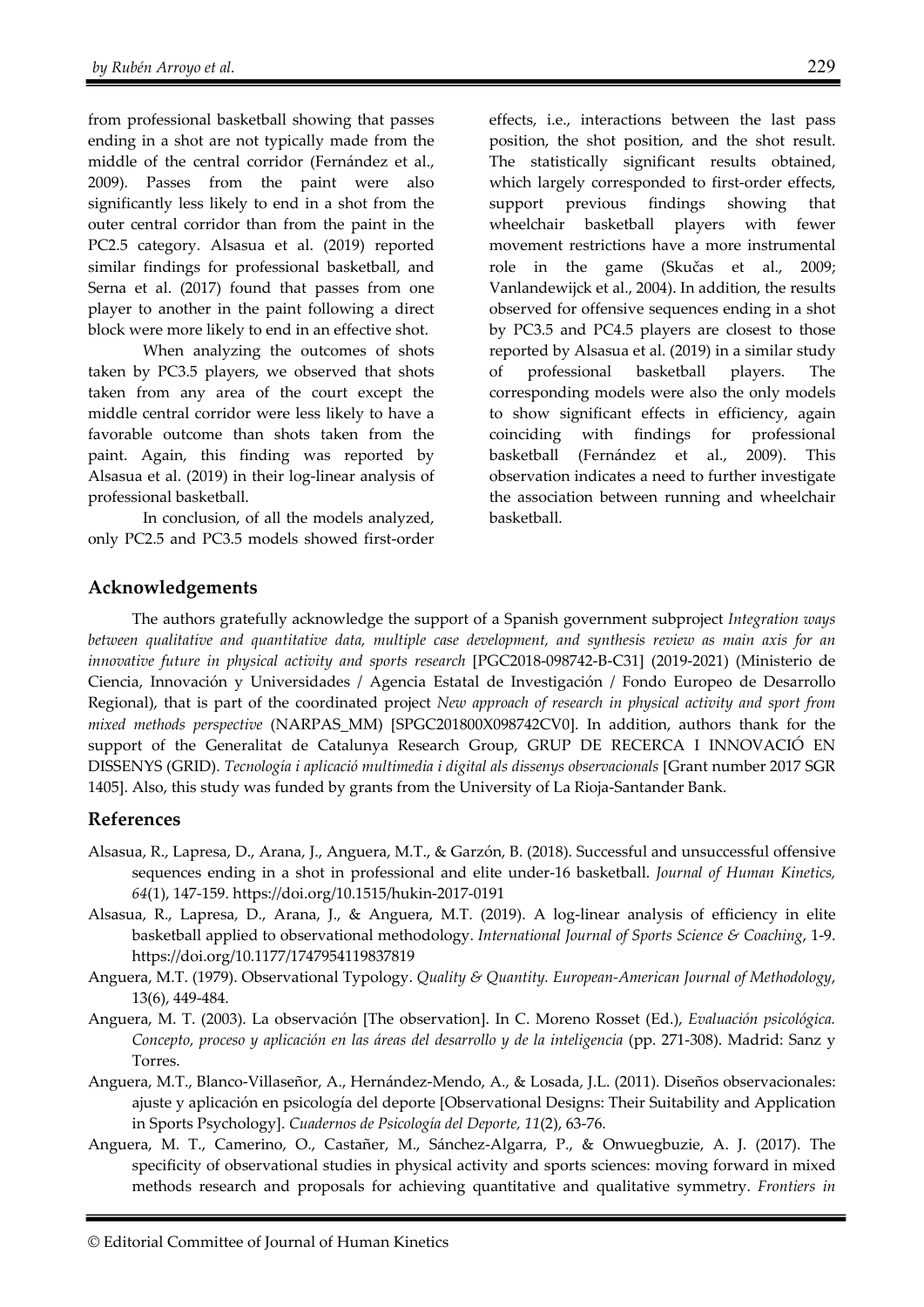*Psychology*, 8(2196). https://doi.org/10.3389/fpsyg.2017.02196

- Bakeman, R. (1978). Untangling streams of behavior: Sequential analysis of observation data. In G.P. Sackett (Ed.), *Observing Behavior* (Vol. 2, pp. 63-78). Baltimore: University of Park Press.
- De Witte, A.M.H., Berger, M.A.M., Hoozemans, M.J.M., Veeger, H.E.J., & van der Woude, L.H.V. (2017). Effects of offense, defense, and ball possession on mobility performance in wheelchair basketball. *Adapted Physical Activity Quarterly*, *34*(4), 382-400. https://doi.org/10.1123/apaq.2016-0125
- De Witte, A.M.H., Hoozemans, M.J., Berger, M.A.M., van der Slikke, R.M., van der Woude, L.H., & Veeger, D. (2018). Development, construct validity and test–retest reliability of a field-based wheelchair mobility performance test for wheelchair basketball. *Journal of Sports Sciences, 36*(1), 23-32. https://doi.org/10.1080/02640414.2016.1276613
- De Witte, A.M.H., Hoozemans, M.J.M., Berger, M.A.M., Veeger, H.E.J., & van der Woude, L.H.V. (2016). Do field position and playing standard influence athlete performance in wheelchair basketball? *Journal of Sports Sciences*, *34*(9), 811-820. https://doi.org/10.1080/02640414.2015.1072641
- Eom, H.J. & Schutz, R. W. (1992). Transition play in team performance of volleyball: a log-linear analysis. *Research Quarterly for Exercise and Sport*, *63*(3), 261-269. https://doi.org/10.1080/02701367.1992.10608741
- Fernández, J., Camerino, O., Anguera, M.T., & Jonsson, G.K. (2009). Identifying and analyzing the construction and effectiveness of offensive plays in basketball by using systematic observation. *Behavior Research Methods, 41*(3), 719-730. http://dx.doi.org/10.3758/BRM.41.3.719
- Francis, J., Owen, A., & Peters, D.M. (2019b). Making Every "Point" Count: Identifying the Key Determinants of Team Success in Elite Men's Wheelchair Basketball. *Frontiers in Psychology, 10*(1431). https://doi.org/10.3389/fpsyg.2019.01431
- Francis, J., Owen, A., & Peters, D.M. (2019a). A New Reliable Performance Analysis Template for Quantifying Action Variables in Elite Men's Wheelchair Basketball. *Frontiers in Psychology, 10*(16). https://doi.org/10.3389/fpsyg.2019.00016.
- Gabin, B., Camerino, O., Anguera, M.T., & Castañer, M. (2012). Lince: multiplatform sport analysis software. *Procedia-Social and Behavioral Sciences, 46*, 4692-4694. https://doi.org/10.1016/j.sbspro.2012.06.320
- García Fresneda, A., & Carmona, G. (2021). Short Distance Sprint Performance in Elite Wheelchair Basketball Women Players: Influence of Functional Classification. *Apunts. Educación Física y Deportes*, 144, 75-80 https://doi.org/10.5672/apunts.2014-0983.es.(2021/2).144.09
- Gómez, M.A., Molik, B., Morgulec-Adamowicz, N., & Szyman, J.R. (2015). Performance analysis of elite women's wheelchair basketball players according to team-strength, playing-time and players' classification. *International Journal of Performance Analysis in Sport, 15*(1), 268-283. https://doi.org/10.1080/24748668.2015.11868792
- International Wheelchair Basketball Federation. (2014). *Classification Manual basketball player in a wheelchair*. IWBF. Canada.
- International Wheelchair Basketball Federation. (2017). *Official Wheelchair Basketball Rules*. IWBF. Switzerland.
- Landis, J.R. & Koch, G.G. (1977). The measurement of observer agreement for categorical data. *Biometrics*, 33, 159-174. https://doi.org/10.2307/2529310
- López-Roldán, P. & Fachelli, S. (2015). El análisis log-lineal [Log-linear analysis]. En P. López-Roldán y S. Fachelli, *Metodología de la Investigación Social Cuantitativa*. Bellaterra: Universidad Autónoma de Barcelona.
- Marjolaine, A., Weissland, T., Vallier, J.M., Pradon, D., Watelain, E., & Faupin, A. (2018). Effects of Synchronous versus Asynchronous Push Modes on Performance and Biomechanical Parameters in Elite Wheelchair Basketball. *Sports Engineering, 21*(1), 43-51.
- Marmarinos, C., Apostolidis, N., Kostopoulos, N., & Apostolidis, A. (2015). Efficacy of the "Pick and Roll" Offense in Top Level European Basketball Teams. *Journal of Human Kinetics, 51*, 121-129. https://doi.org/10.1515/hukin-2015-0176
- Marszałek, J., Gryko, K., Kosmol, A., Morgulec-Adamowicz, N., Mróz, A., & Molik, B. (2019) Wheelchair Basketball Competition Heart Rate Profile According to Players' Functional Classification, Tournament Level, Game Type, Game Quarter and Playing Time. *Frontiers in Psychology, 10*(773). https://doi.org/10.3389/fpsyg.2019.00773